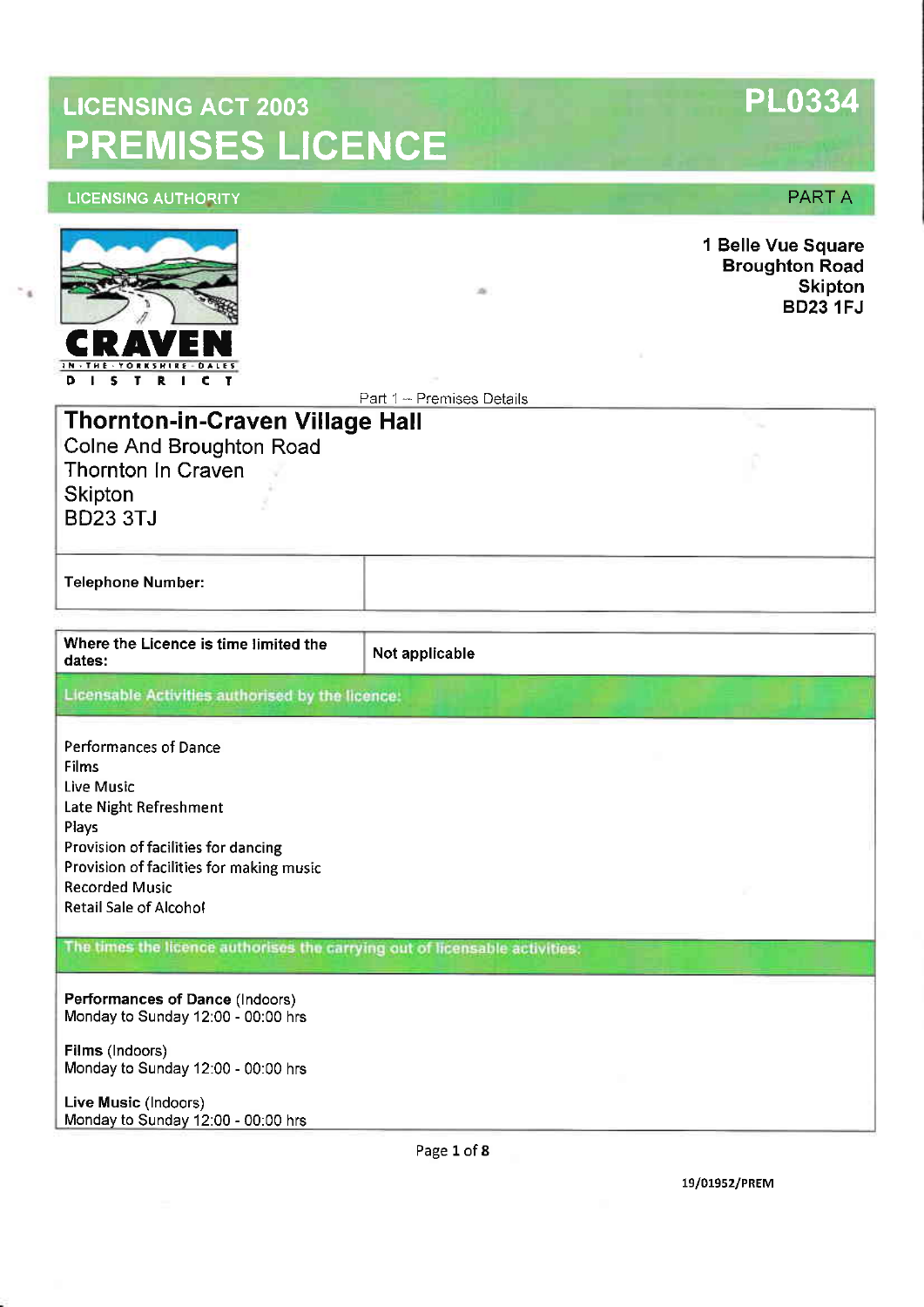| Late Night Refreshment (Indoors)<br>Monday to Sunday 23:00 - 02:00 hrs                                                      |  |
|-----------------------------------------------------------------------------------------------------------------------------|--|
| Plays (Indoors)<br>Monday to Sunday 12:00 - 00:00 hrs                                                                       |  |
| Provision of facilities for dancing (Indoors)<br>Friday to Monday 12:00 - 01:00 hrs<br>Sunday to Thursday 12:00 - 00:00 hrs |  |
| Provision of facilities for making music (Indoors)<br>Monday to Sunday 12:00 - 22:00 hrs                                    |  |
| <b>Recorded Music (Indoors)</b><br>Friday and Saturday 12:00 - 01:00 hrs<br>Sunday to Thursday 12:00 - 00:00 hrs            |  |
| Retail Sale of Alcohol (Indoors)<br>Friday to Monday 12:00 - 01:00 hrs<br>Sunday to Thursday 12:00 - 00:00 hrs              |  |
| The opening hours of the premises:                                                                                          |  |
| Monday to Saturday 08:00 - 02:00 hrs                                                                                        |  |
| Where the licence authorises supplies of alcohol whether these are on and /or off supplies:                                 |  |
| Alcohol is supplied for consumption on the Premises                                                                         |  |
| Part 2                                                                                                                      |  |

Thornton Village Hall, Colne And Broughton Road, Thornton ln Craven, Skipton, BD23 3TJ

Registered number of holder, for example company number, charity number (where applicable)

Name address and telephone number of designated premises supervisor where the premises licence authorises<br>the supply of alcohol:

Thornton ln Craven Village Hall Committee

Personal Licence number and issuing authority of Personal Licence held by Designated Premises Supervisor (where the premises authorises for the supply of alcohol):

| <b>Personal licence Number:</b> | Licence Number: N/A  |
|---------------------------------|----------------------|
| <b>Licensing Authority:</b>     | Licensing Authority: |

l I Y Chadwick

Tim Chadwick Licensing Manager

Original lssue date of Premises Licence: 24th November 2005

Date of last change: 6th May 2020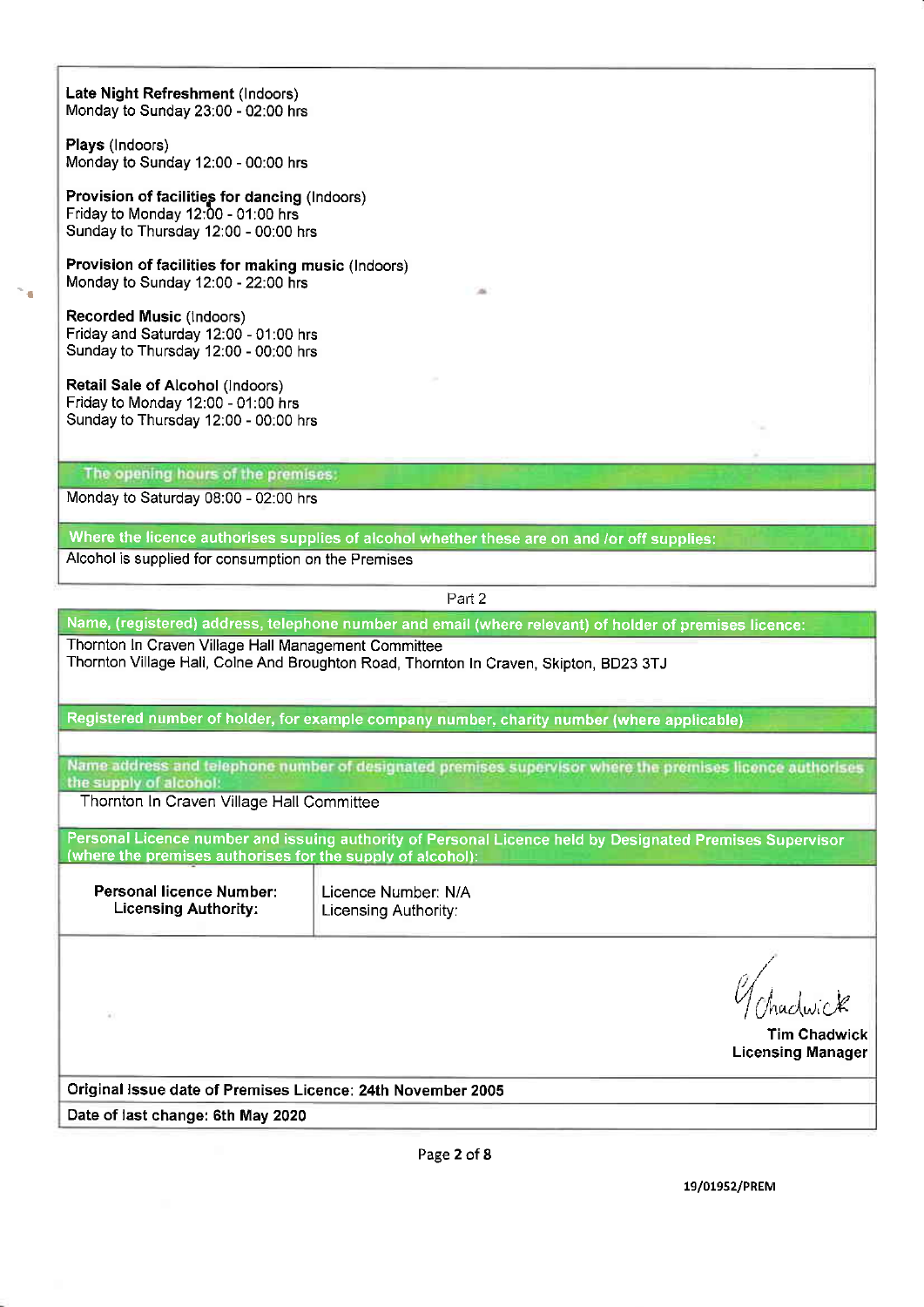a

### ANNEX 1 – MANDATORY CONDITIONS

- 1 No supply of alcohol may be made under the premises licence -
	- (a) at a time when there is no designated premises supervisor in respect of the premises licence, or
	- (b) at a time when the designated premises supervisor does not hold a personal licence or his personal licence is suspended.
- 2. Every supply of alcohol under the premises licence must'be made or authorised by a person who holds a personal licence.
- 3. (1) The responsible person must ensure that staff on relevant premises do not carry out, arrange or participate in any irresponsible promotions in relation to the premises.

(2) ln this paragraph, an irresponsible promotion means any one or more of the following activities, or substantially similar activities, carried on for the purpose of encouraging the sale or supply of alcohol for consumption on the premises-

- (a) games or other activities which require or encourage, or are designed to require or encourage, individuals
	- L(}-- (i) drink a quantity of alcohol within a time limit (other than to drink alcohol sold or supplied on the premises before the cessation of the period in which the responsible person is authorised to sell or
	- $(i)$  drink as much alcohol as possible (whether within a time limit or otherwise);
- (b) provision of unlimited or unspecified quantities of alcohol free or for a fixed or discounted fee to the public or to a group defined by a particular characteristic in a manner which carries a significant risk of undermining a licensing objective:
- (c) provision of free or discounted alcohol or any other thing as a prize to encourage or reward the purchase and consumption of alcohol over a period of 24 hours or less in a manner which carries a significant risk of undermining a licensing objective:
- (d) selling or supplying alcohol in association with promotional posters or flyers on, or in the vicinity of, the premises which can reasonably be considered to condone, encourage or glamorise anti-social behaviour or to refer to the effects of drunkenness in any favourable manner;
- (e) dispensing alcohol directly by one person into the mouth of another (other than where that other person is unable to drink without assistance by reason of disability).
- 4. The responsible person must ensure that free potable water is provided on request to customers where it is reasonably ayailable
- 5. (1) The premises licence holder or club premises certificate holder must ensure that an age verification policy is adopted in respect of the premises in relation to the sale or supply of alcohol.

(2) The designated premises supervisor in relation to the premises licence must ensure that the supply of alcohol at the premises is carried on in accordance with the age verification policy.

(3) The policy must require individuals who appear to the responsible person to be under 18 years of age (or such older age as may be specified in the policy) to produce on request, before being served alcohol, identification bearing their photograph, date of birth and either-

- (a) a holographic mark, or
- (b) an ultraviolet feature.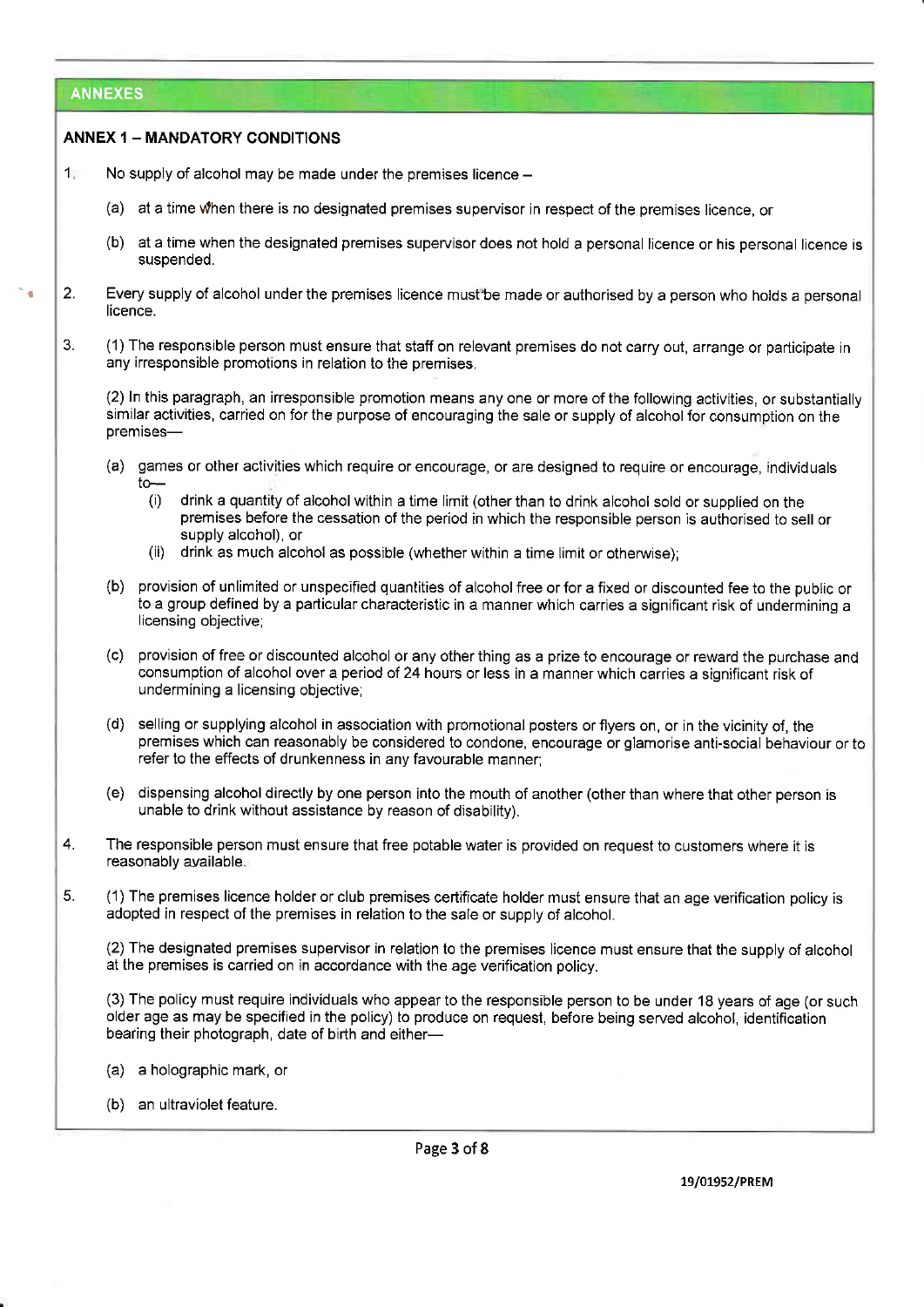- 6. The responsible person must ensure that-
	- (a) where any of the following alcoholic drinks is sold or supplied for consumption on the premises (other than alcoholic drinks sold or supplied having been made up in advance ready for sale or supply in a securely closed container) it is available to customers in the following measures-
		- (i) beer or cider: % pint;
		- (ii) gin, rum, vodka or whisky: 25 ml or 35 ml; and
		- (iii) still wine in a glass:  $125$  ml;
	- (b) these measures are displayed in a menu, price list or other printed material which is available to customers on the premises; and
	- (c) where a customer does not in relation to a sale of alcohol specify the quantity of alcohol to be sold, the customer is made aware that these measures are available.
- 7. <sup>A</sup>relevant person shall ensure that no alcohol is sold or supplied for consumption on or off the premises for a price which is less than the permitted price.

For the purposes of this condition -

- (a) "duty" is to be construed in accordance with the Alcoholic Liquor Duties Act 1979;
- (b) "permitted price" is the price found by applying the formula  $-$

 $P = D + (D \times V)$ 

where -

\_l

- 
- (i) P is the permitted price,<br>(ii) D is the amount of duty chargeable in relation to the alcohol as if the duty were charged on the date of the sale or supply of the alcohol, and
- (iii) V is the rate of value added tax chargeable in relation to the alcohol as if the value added tax were charged on the date of the sale or supply of the alcohol;
- (c) "relevant person" means, in relation to premises in respect of which there is in force a premises licence
	-
	- (ii) the designated premises supervisor (if any) in respect of such a licence, or
	- (iii) the personal licence holder who makes or authorises a supply of alcohol under such a licence;
- (d) "relevant person" means, in relation to premises in respect of which there is in force a club premises certificate, any member or officer of the club present on the premises in a capacity which enables the member or officer to prevent the supply in question; and
- (e) "value added tax" means value added tax charged in accordance with the Value Added Tax Act 1994.
- 8. Where the permitted price would (apart from this paragraph) not be a whole number of pennies, the price given by that sub-paragraph shall be taken to be the price actually given by that sub-paragraph rounded up to the nearest penny.
- 9. (1) Sub-paragraph (2) applies where the permitted price on a day ("the first day") would be different from the permitted price on the next day ("the second day") as a result of a change to the rate of duty or value added tax.

(2) The permitted price which would apply on the first day applies to sales or supplies of alcohol which take place before the expiry of the period of 14 days beginning on the second day.

Page 4 of 8

19/019s2/PREM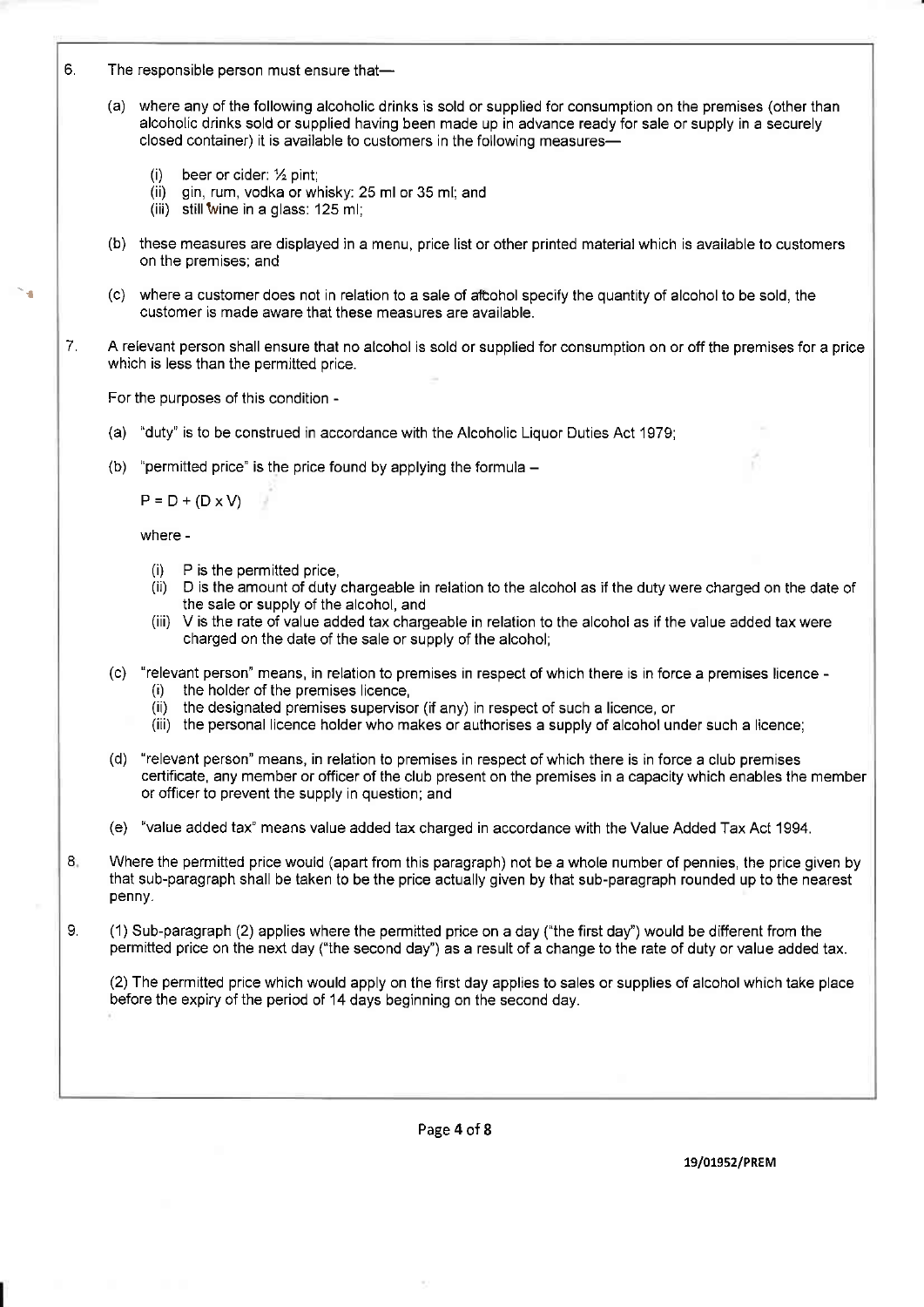#### ANNEX 2 - CONDITIONS CONSISTENT WITH THE OPERATING SCHEDULE

Staff Training

<sup>1</sup>. Documented staff training will be given regarding staffs obligation under the Licensing Act in respect of the:-

Retail sale of alcohol Age verification policy Conditions attached to the Premises License Permitted Licensable activities The Licensing objectives and The Opening Times of the venue.

2. With such training (condition 1) documented records shall be kept for a minimum of one year and will be made available immediately upon a reasonable request from any Responsible Authority.

3. A Refusals Register and lncident Report Register will be kept. Such documents will record incidents of staff refusals of alcohol sales to under-age or drunk people, as well as incidents of any anti-social behaviour and ejections from the premises.

4. Both Refusals and lncident Report registers shall be kept for at least 1 year and they will be made available immediately upon a reasonable request from any Responsible Authority. [For the avoidance of doubt, the one year period relates to each respective entry in the log book and runs from the date of that particuiar entryl:

5. The license holder will operate a Challenge 25 Age Verification Policy.

6 .The only acceptable procif of age identification shall be a current Passport, photo card Driving License or identification carrying the PASS logo or military id (until other effective identification technology e.g. thumb print or pupil recognition, is adopted by the Premises License Holder).

7. No open drinking vessels or bottles shall be taken out of the licensed premises onto the pavement or highway.

8. Clear and legible notices shall be displayed at all exits requesting patrons to respect the needs of local residents and to minimise noise and when smoking and/or leaving the premises.

ANNEX 3 - CONDITIONS ATTACHED AFTER A HEARING

**ANNEX 4 - AUTHORISED PLANS** 

As attached.

19/01952/PREM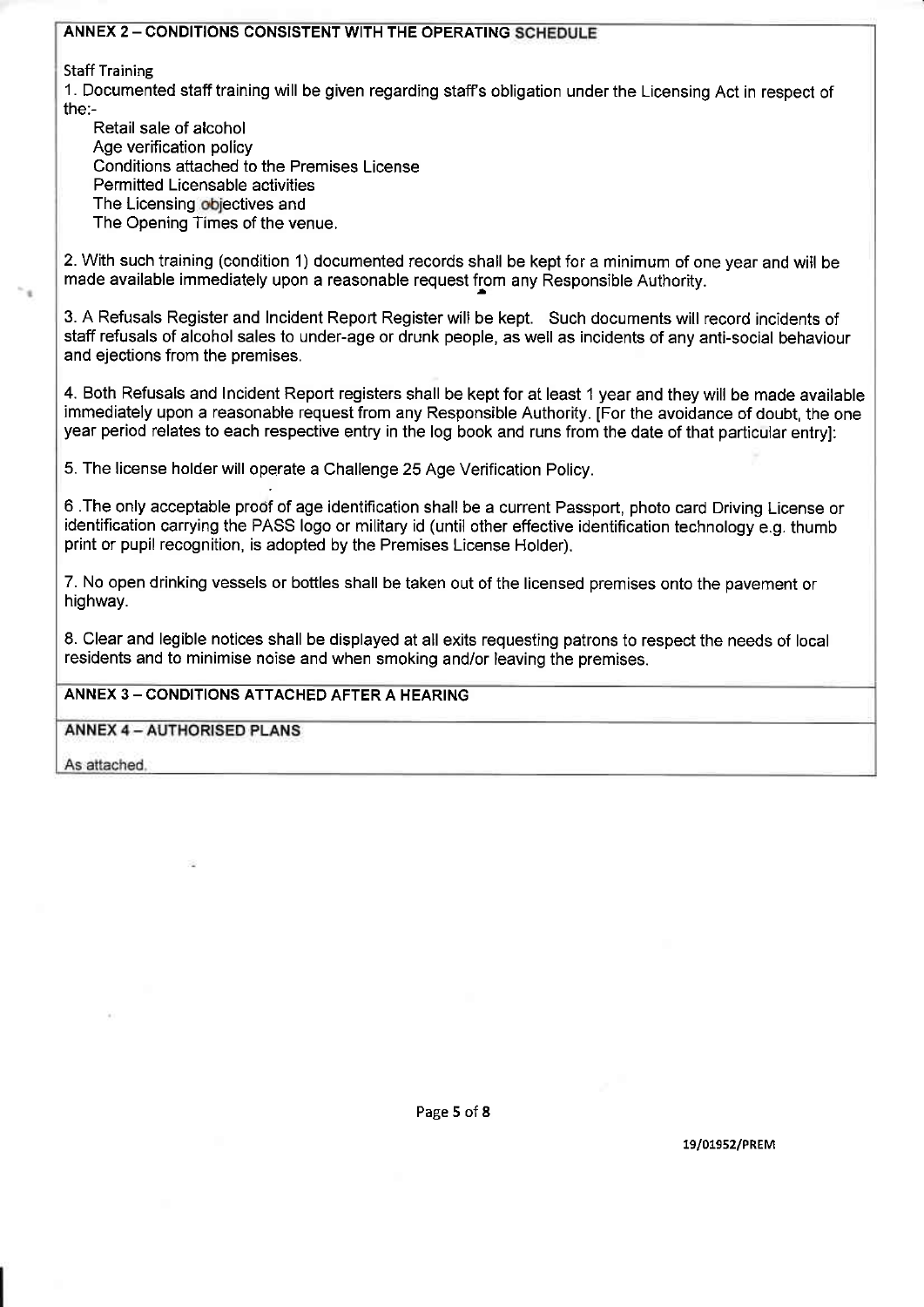19/01952/PREM

 $\Delta$ 

 $\overline{\Xi}$ 

٠

i.

ÿ

 $\widetilde{\mathcal{G}}$ 

 $\mathcal{N}_{\mathbf{0}}$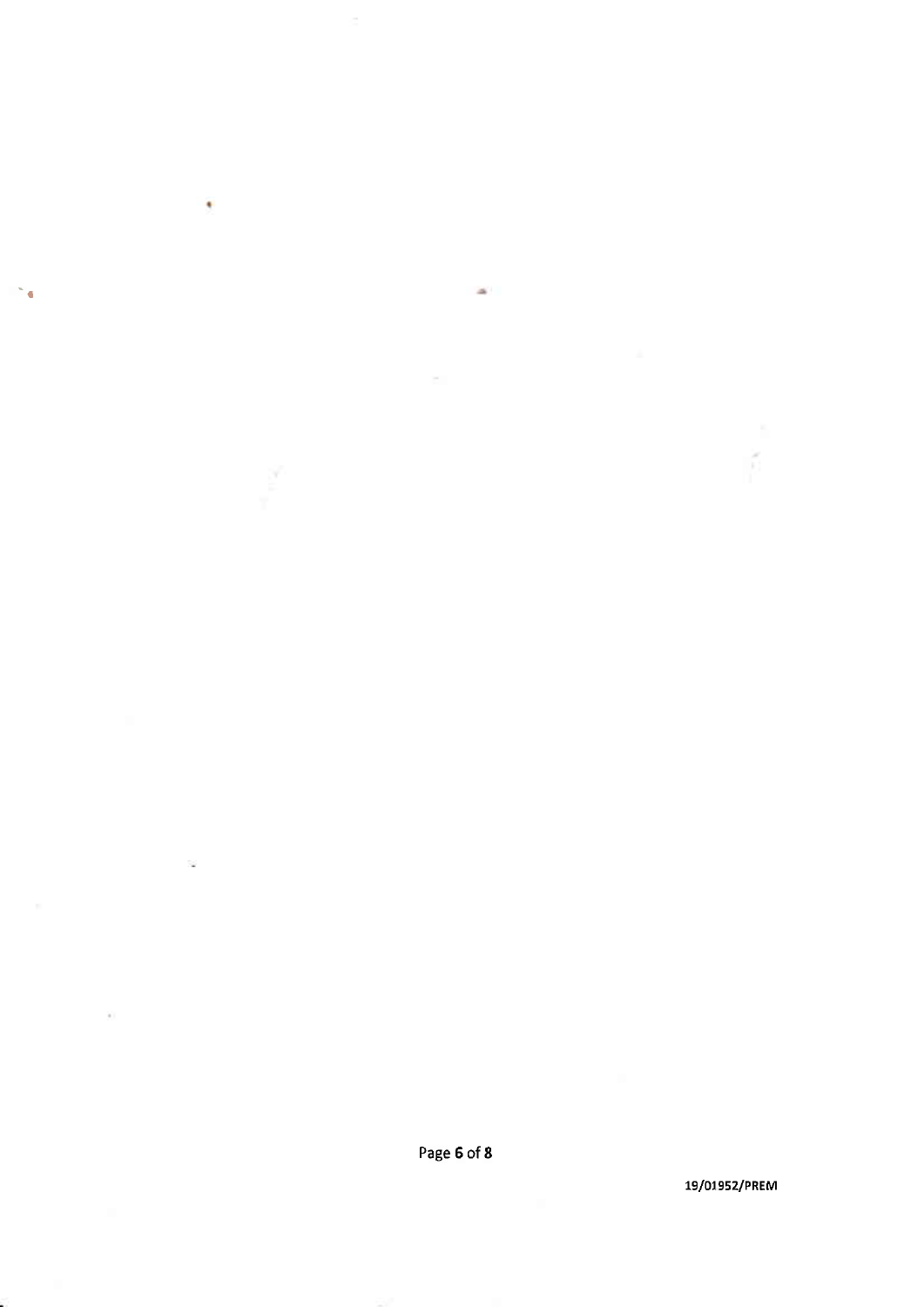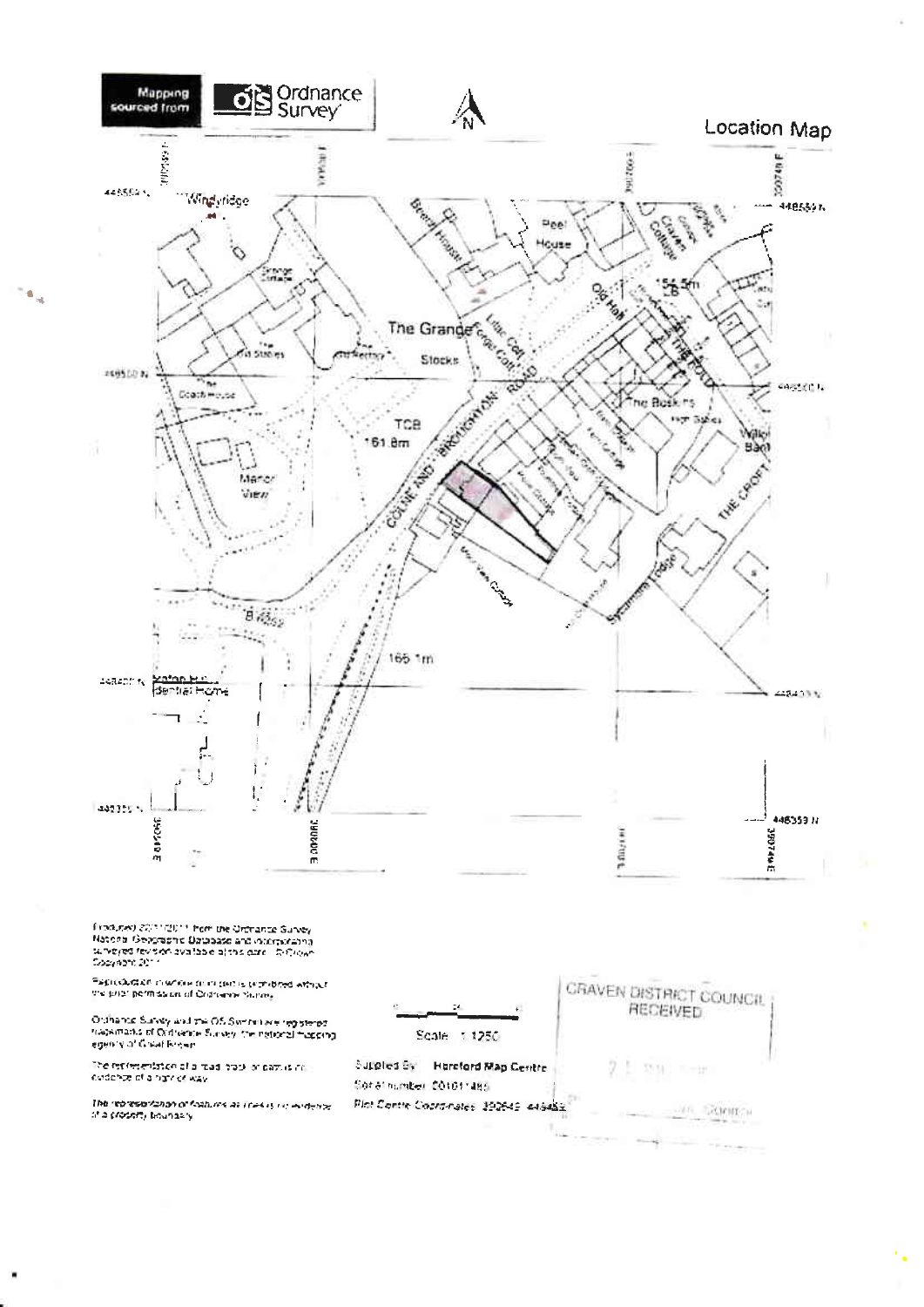THORMTON - IV-CRAVED VILLAGE HALL

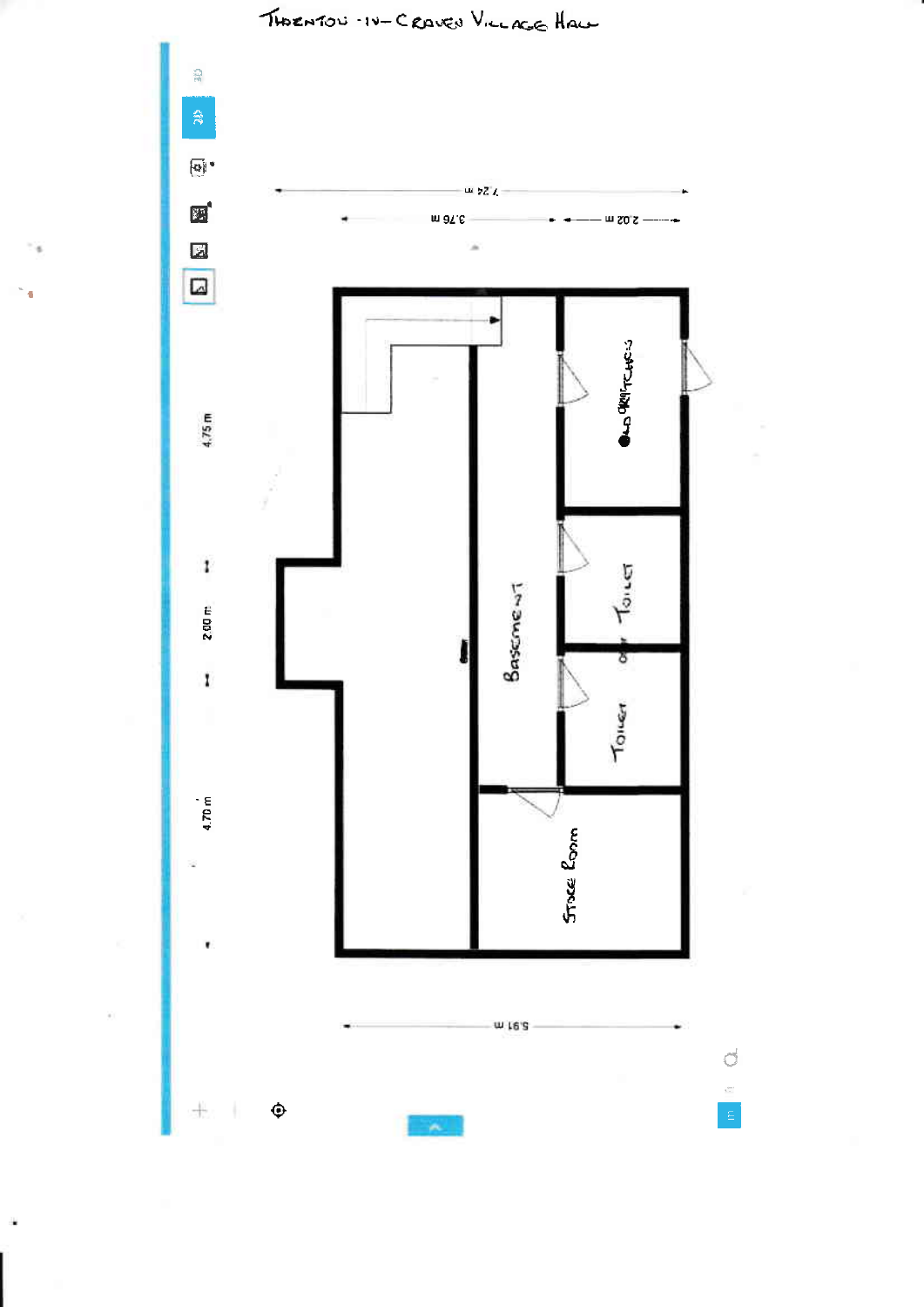

 $-$ "
(BEEAK GLASS)  $\overline{2}$ "- Conoke Derectors)  $\mathbf{3}$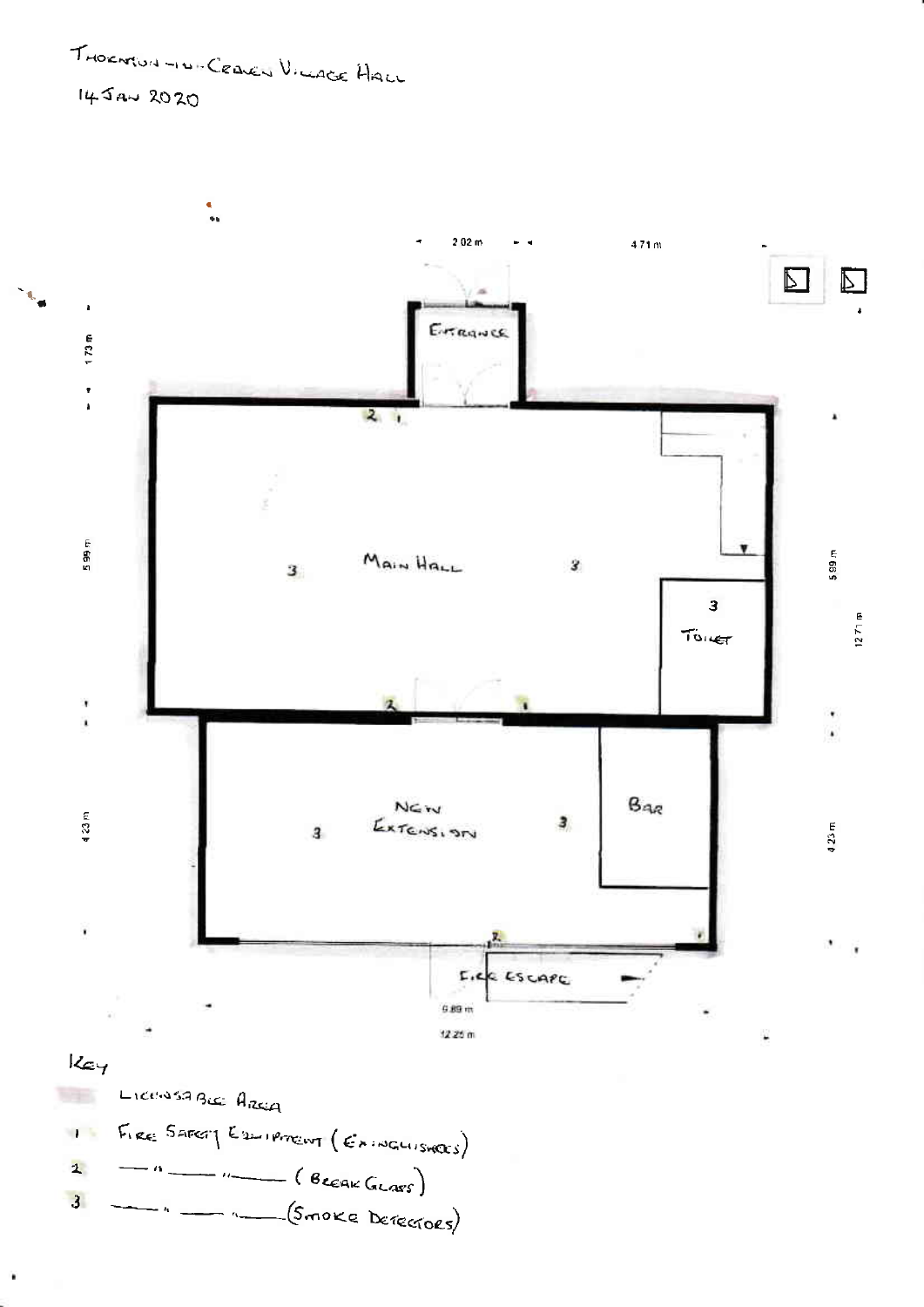# **PREMISES LICENCE SUMMARY PART B**

## **PL0334**



1 Belle Vue Square Broughton Road Skipton BD23 1FJ

Part 1 - Premises Details

## Thornton-in-Graven Village Hall

Colne And Broughton Road Thornton ln Craven **Skipton** BD23 3TJ

Telephone Number:

| Where the Licence is time limited the<br>dates:                             | Not applicable |  |
|-----------------------------------------------------------------------------|----------------|--|
| Licensable Activities authorised by the licence:                            |                |  |
| <b>Performances of Dance</b>                                                |                |  |
| Films                                                                       |                |  |
| Live Music                                                                  |                |  |
| Late Night Refreshment                                                      |                |  |
| Plays                                                                       |                |  |
| Provision of facilities for dancing                                         |                |  |
| Provision of facilities for making music                                    |                |  |
| <b>Recorded Music</b>                                                       |                |  |
| Retail Sale of Alcohol                                                      |                |  |
| The times the licence authorises the carrying out of licensable activities: |                |  |
| <b>Performances of Dance (Indoors)</b>                                      |                |  |
| Monday to Sunday 12:00 - 00:00 hrs                                          |                |  |
| Films (Indoors)                                                             |                |  |
| Monday to Sunday 12:00 - 00:00 hrs                                          |                |  |
| Live Music (Indoors)                                                        |                |  |
| Monday to Sunday 12:00 - 00:00 hrs                                          |                |  |
| Late Night Refreshment (Indoors)                                            |                |  |
| Monday to Sunday 23:00 - 02:00 hrs                                          |                |  |

19/01952/PREM